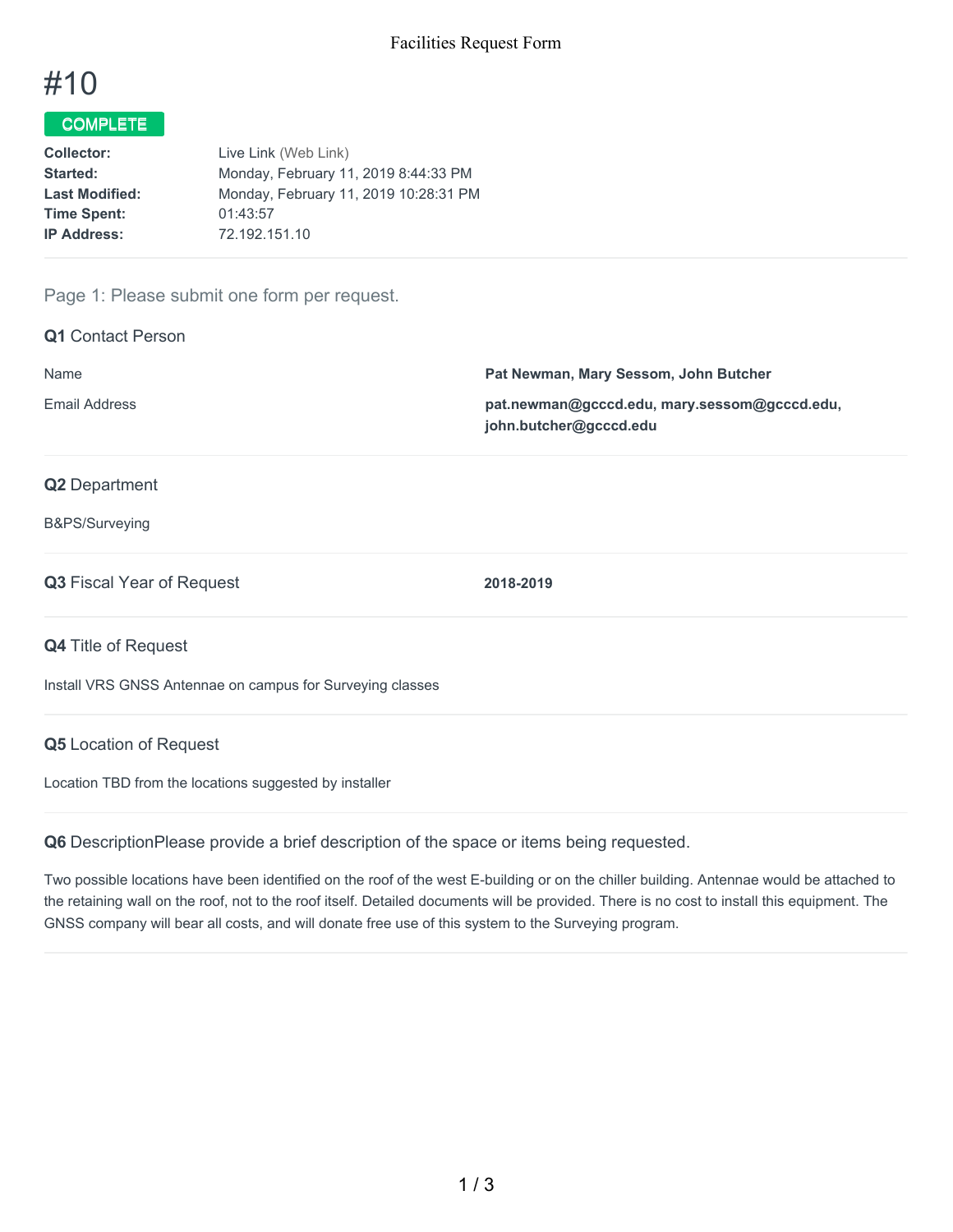## Facilities Request Form

**Q7** Please provide the justification for the request, discussing the following: How will the request (and associated program review goal) support the College's mission and strategic priorities? Does the request address any health, safety, or security issues? Ir so, please describe them. What do program or service area data indicate with regard to growth in increased demand for services? How will the request advance the continuous quality improvement of the department or work area?

Surveying uses a VRS system to teach the advanced surveying classes and relies upon the cellular network for use. The company that donates \$10k in free service to our program for the past 5 years is in need of installing a base station at the college. The installation and hardware are all donated, and the electricity pull is about \$1.00 a month.

This is a huge benefit to our survey section, and I am asking both of you for permission to seek a location at the college for an install. I have attached some pictures to show you what the final product looks like, as we have installed 7 of these in the City of San Diego.

We can find a building that would be aesthetically pleasing, if you could obtain permission to do so, it would be highly beneficial to our program.

I have done the leg work to get all hardware donated, however, I need your help.

If you have any questions, do not hesitate to ask.

John Butcher, Surveying Instructor

#### **Q8** What is the estimated one-time cost of the request?

| 0                                                                                           |                                         |
|---------------------------------------------------------------------------------------------|-----------------------------------------|
| Page 2                                                                                      |                                         |
| Q9 Contact Person                                                                           | <b>Respondent skipped this question</b> |
| Q10 Department                                                                              | <b>Respondent skipped this question</b> |
| <b>Q11 Fiscal Year of Request</b>                                                           | <b>Respondent skipped this question</b> |
| <b>Q12 Title of Request</b>                                                                 | <b>Respondent skipped this question</b> |
| Q13 Location of Request                                                                     | <b>Respondent skipped this question</b> |
| Q14 DescriptionPlease provide a brief description of<br>the space or items being requested. | <b>Respondent skipped this question</b> |